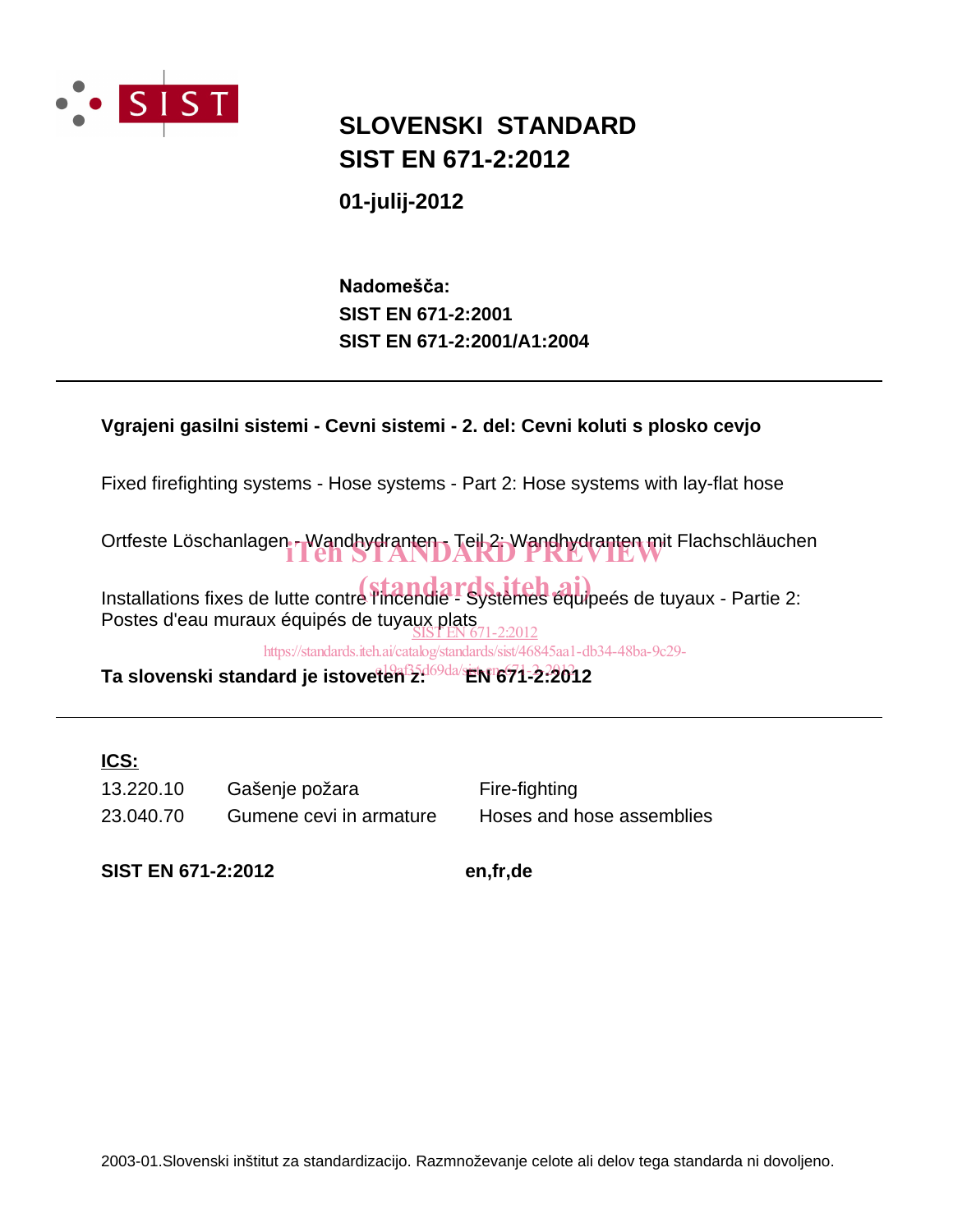**SIST EN 671-2:2012**

# iTeh STANDARD PREVIEW (standards.iteh.ai)

SIST EN 671-2:2012 https://standards.iteh.ai/catalog/standards/sist/46845aa1-db34-48ba-9c29 e19af35d69da/sist-en-671-2-2012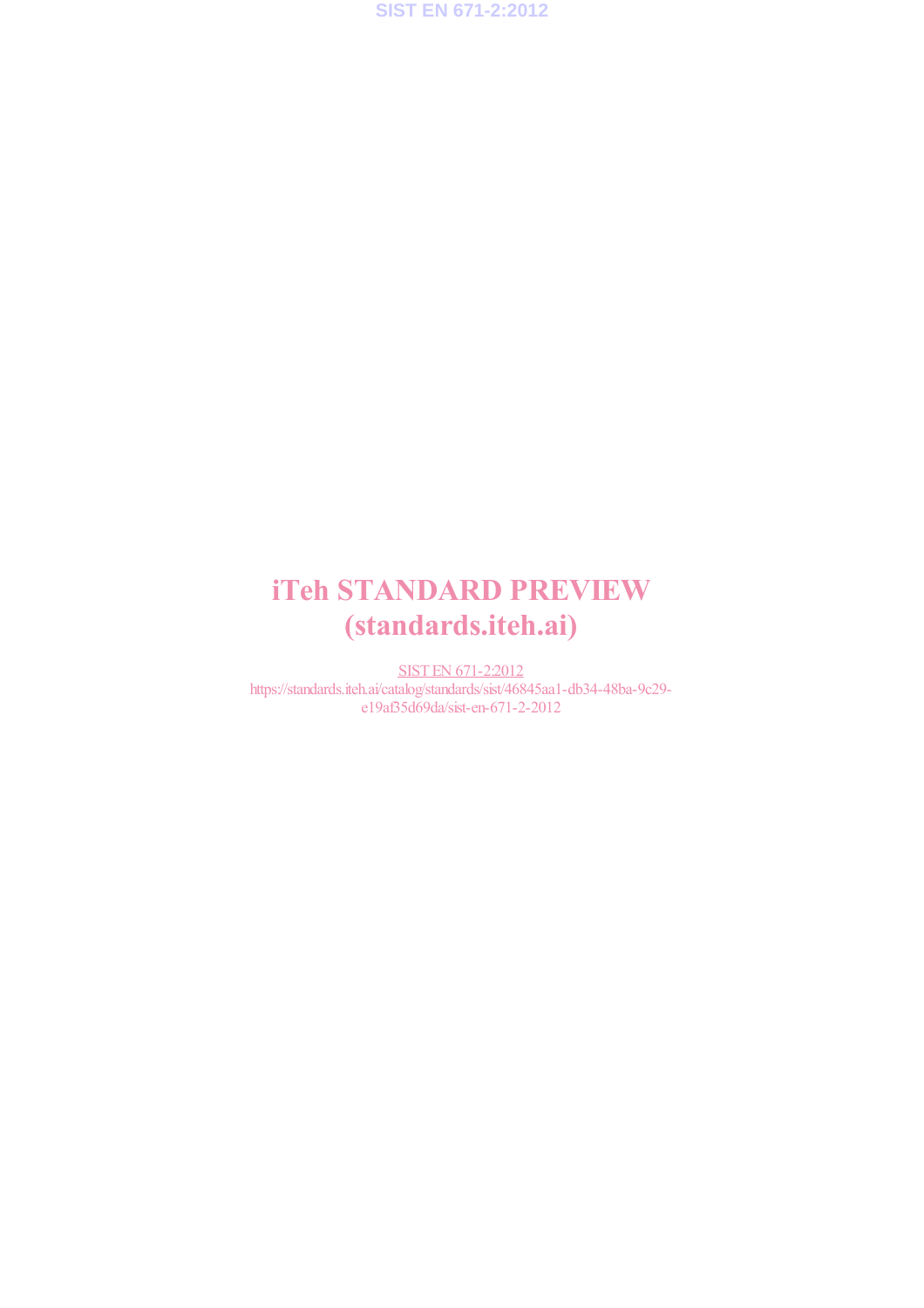#### **SIST EN 671-2:2012**

# EUROPEAN STANDARD NORME EUROPÉENNE EUROPÄISCHE NORM

# **EN 671-2**

April 2012

ICS 13.220.10 Supersedes EN 671-2:2001

English Version

### Fixed firefighting systems - Hose systems - Part 2: Hose systems with lay-flat hose

Installations fixes de lutte contre l'incendie - Systèmes équipés de tuyaux - Partie 2: Postes d'eau muraux équipés de tuyaux plats

 Ortsfeste Löschanlagen - Wandhydranten - Teil 2: Wandhydranten mit Flachschlauch

This European Standard was approved by CEN on 9 March 2012.

CEN members are bound to comply with the CEN/CENELEC Internal Regulations which stipulate the conditions for giving this European Standard the status of a national standard without any alteration. Up-to-date lists and bibliographical references concerning such national standards may be obtained on application to the CEN-CENELEC Management Centre or to any CEN member.

This European Standard exists in three official versions (English, French, German). A version in any other language made by translation under the responsibility of a CEN member into its own language and notified to the CEN-CENELEC Management Centre has the same status as the official versions. status as the official versions.

CEN members are the national standards bodies of Austria, Belgium, Bulgaria, Croatia, Cyprus, Czech Republic, Denmark, Estonia, CEN members are the national standards bodies of Austria, Belgium, Bulgaria, Croatia, Cyprus, Czech Republic, Denmark, Estonia,<br>Finland, France, Germany, Greece, Hungary, Iceland, Ireland, Italy, Latvia, Lithuania, Luxembo Portugal, Romania, Slovakia, Slovenia, Spain, Sweden, Switzerland, Turkey and United Kingdom. **SIST EN 671-2:201** 

> https://standards.iteh.ai/catalog/standards/sist/46845aa1-db34-48ba-9c29 e19af35d69da/sist-en-671-2-2012



EUROPEAN COMMITTEE FOR STANDARDIZATION COMITÉ EUROPÉEN DE NORMALISATION EUROPÄISCHES KOMITEE FÜR NORMUNG

**Management Centre: Avenue Marnix 17, B-1000 Brussels**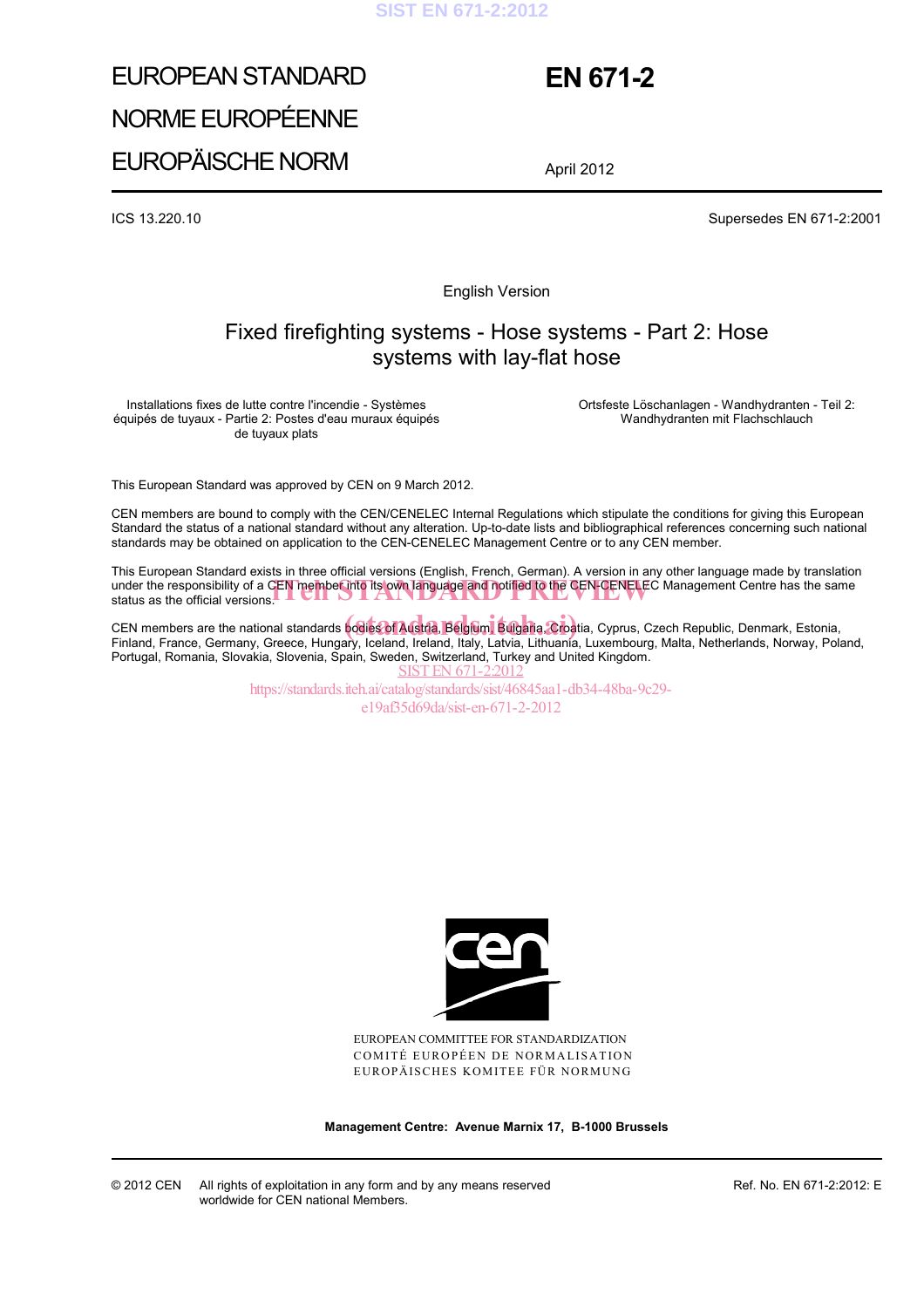## EN 671-2:2012 (E)

# **Contents**

| 1              |                                                                       |  |  |  |  |  |
|----------------|-----------------------------------------------------------------------|--|--|--|--|--|
| $\mathbf{2}$   |                                                                       |  |  |  |  |  |
| 3              |                                                                       |  |  |  |  |  |
| 4<br>4.1       |                                                                       |  |  |  |  |  |
| 4.2            |                                                                       |  |  |  |  |  |
| 4.2.1          |                                                                       |  |  |  |  |  |
| 4.2.2          |                                                                       |  |  |  |  |  |
| 4.2.3          |                                                                       |  |  |  |  |  |
| 4.2.4          |                                                                       |  |  |  |  |  |
| 4.3            |                                                                       |  |  |  |  |  |
| 4.3.1          |                                                                       |  |  |  |  |  |
| 4.3.2<br>4.3.3 | Shut-off nozzle — Resistance to impact T.D.A.D.D.D.D.D.D.A.A.I.D.A.A. |  |  |  |  |  |
| 4.3.4          | Shut-off nozzle — Operating torque AINDAKD FKEVIEW 18                 |  |  |  |  |  |
| 4.3.5          |                                                                       |  |  |  |  |  |
| 4.3.6          |                                                                       |  |  |  |  |  |
| 4.3.7          |                                                                       |  |  |  |  |  |
| 4.4            |                                                                       |  |  |  |  |  |
| 4.4.1          |                                                                       |  |  |  |  |  |
| 4.4.2          |                                                                       |  |  |  |  |  |
| 4.4.3          |                                                                       |  |  |  |  |  |
| 4.5            |                                                                       |  |  |  |  |  |
| 4.6            |                                                                       |  |  |  |  |  |
| 4.6.1          |                                                                       |  |  |  |  |  |
| 4.6.2          |                                                                       |  |  |  |  |  |
| 4.6.3          |                                                                       |  |  |  |  |  |
| 4.6.4          |                                                                       |  |  |  |  |  |
| 4.7            |                                                                       |  |  |  |  |  |
| 4.7.1          |                                                                       |  |  |  |  |  |
| 5              |                                                                       |  |  |  |  |  |
| 5.1            |                                                                       |  |  |  |  |  |
| 5.2            |                                                                       |  |  |  |  |  |
| 5.2.1          |                                                                       |  |  |  |  |  |
| 5.2.2          |                                                                       |  |  |  |  |  |
| 5.2.3          |                                                                       |  |  |  |  |  |
| 5.2.4<br>5.3   |                                                                       |  |  |  |  |  |
| 5.3.1          |                                                                       |  |  |  |  |  |
| 5.3.2          |                                                                       |  |  |  |  |  |
| 5.3.3          |                                                                       |  |  |  |  |  |
| 5.3.4          |                                                                       |  |  |  |  |  |
| 5.3.5          |                                                                       |  |  |  |  |  |
| 5.3.6          |                                                                       |  |  |  |  |  |
| 5.3.7          |                                                                       |  |  |  |  |  |
| 5.4            |                                                                       |  |  |  |  |  |
| 5.4.1          |                                                                       |  |  |  |  |  |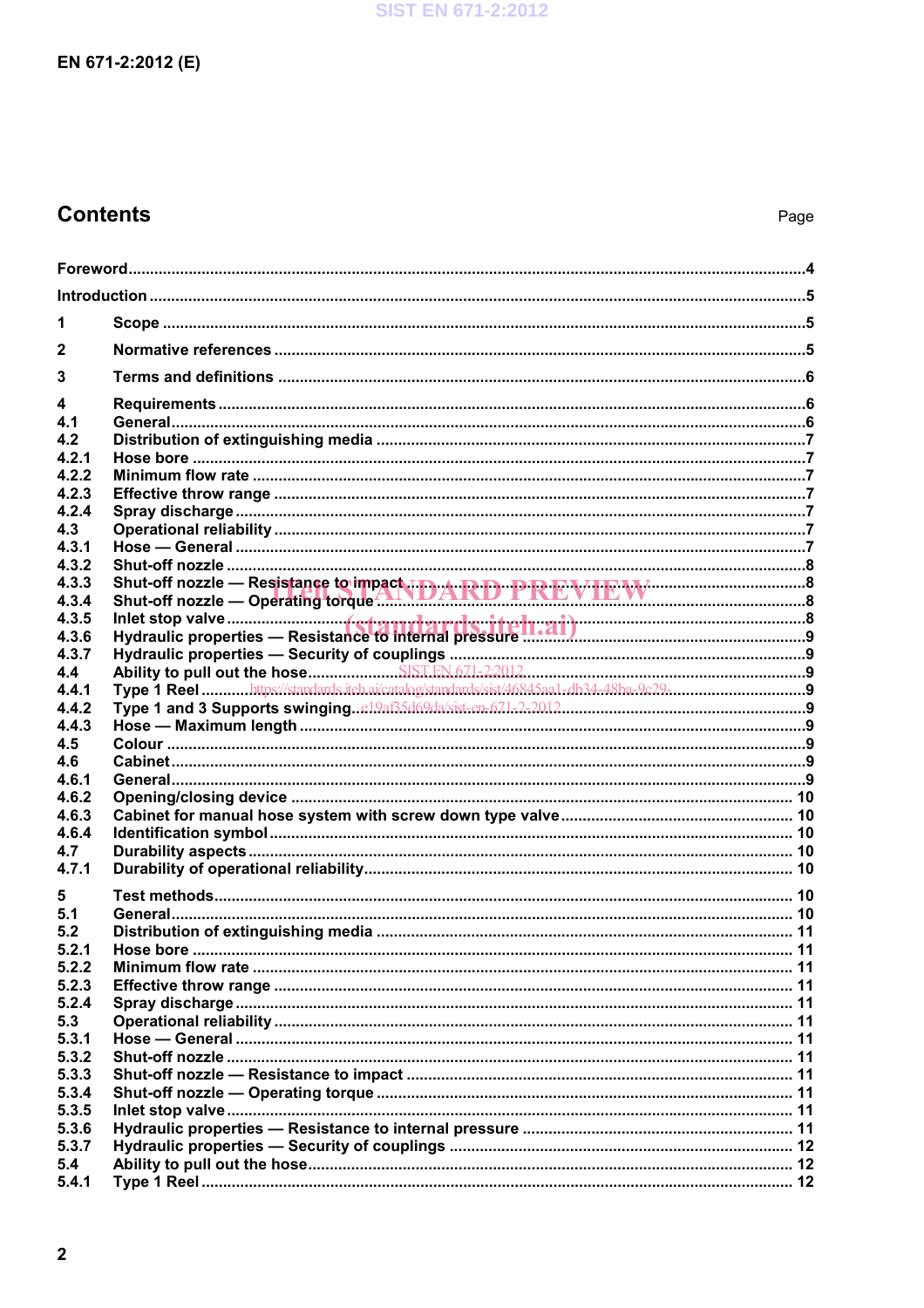| 5.4.2<br>5.4.3<br>5.5<br>5.6<br>5.7<br>5.7.1                                                                     |                                                                                          |  |
|------------------------------------------------------------------------------------------------------------------|------------------------------------------------------------------------------------------|--|
| 6<br>6.1<br>6.2<br>6.2.1<br>6.2.2<br>6.2.3<br>6.3<br>6.3.1<br>6.3.2<br>6.3.3<br>6.3.4<br>6.3.5<br>6.3.6<br>6.3.7 | One-off products, pre-production products (e.g. prototypes) and products produced in     |  |
| $\overline{7}$                                                                                                   |                                                                                          |  |
| 8<br>8.1<br>8.2                                                                                                  |                                                                                          |  |
|                                                                                                                  |                                                                                          |  |
|                                                                                                                  |                                                                                          |  |
|                                                                                                                  |                                                                                          |  |
|                                                                                                                  |                                                                                          |  |
| E.1                                                                                                              |                                                                                          |  |
| E.2                                                                                                              |                                                                                          |  |
| E.3<br>E.4                                                                                                       |                                                                                          |  |
| E.4.1                                                                                                            |                                                                                          |  |
| E.4.2                                                                                                            |                                                                                          |  |
|                                                                                                                  |                                                                                          |  |
|                                                                                                                  | Annex ZA (informative) Clauses of this European Standard addressing the provisions of EU |  |
| <b>ZA.1</b>                                                                                                      |                                                                                          |  |
| ZA.2                                                                                                             | Procedure for the attestation of conformity of hose systems with lay-flat hose 32        |  |
| <b>ZA.2.1</b>                                                                                                    |                                                                                          |  |
| ZA.3                                                                                                             |                                                                                          |  |
|                                                                                                                  |                                                                                          |  |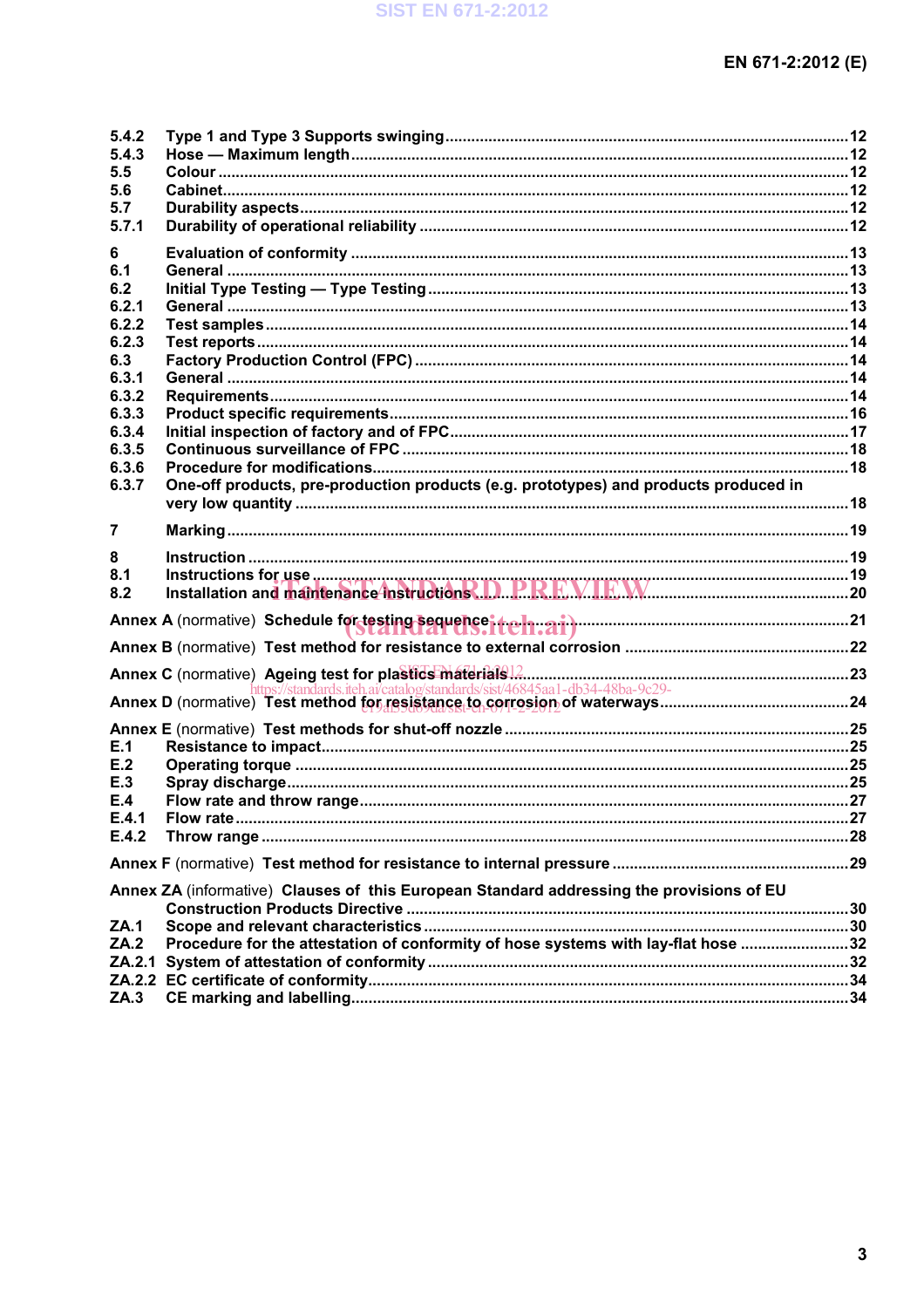### **Foreword**

This document (EN 671-2:2012) has been prepared by Technical Committee CEN/TC 191 "Fixed firefighting systems", the secretariat of which is held by BSI.

This document shall be given the status of a national standard, either by publication of an identical text or by endorsement, at the latest by October 2012 and conflicting national standards shall be withdrawn at the latest by January 2014.

Attention is drawn to the possibility that some of the elements of this document may be the subject of patent rights. CEN [and/or CENELEC] shall not be held responsible for identifying any or all such patent rights.

This document supersedes EN 671-2:2001.

EN 671-2:2001 has been technically revised and editorial edited. The order of clauses has been changed. Annex ZA has been updated.

This document has been prepared under a mandate given to CEN by the European Commission and the European Free Trade Association, and supports essential requirements of EU Directive(s).

For relationship with EU Directive(s), see informative Annex ZA, which is an integral part of this document.

For convenience of application in testing, the normative annexes of this European Standard are arranged so **Francisco CO**<br>that Annex A gives the sequence of testing for conformity assessment and Annexes B. C. D. F. and F. that Annex A gives the sequence of testing for conformity assessment and Annexes B, C, D, E and F are in the correct sequence for testing.

#### SIST EN 671-2:2012

EN 671 has the general title <sup>he</sup> the demonstration is systems and an social and is in three parts: 5d69da/sist-en-671-2-20

- *Part 1: Hose reels with semi-rigid hose;*
- *Part 2: Hose systems with lay-flat hose;*

*Part 3: Maintenance of hose reels with semi-rigid hose and hose systems with lay-flat hose*.

According to the CEN/CENELEC Internal Regulations, the national standards organizations of the following countries are bound to implement this European Standard: Austria, Belgium, Bulgaria, Croatia, Cyprus, Czech Republic, Denmark, Estonia, Finland, France, Germany, Greece, Hungary, Iceland, Ireland, Italy, Latvia, Lithuania, Luxembourg, Malta, Netherlands, Norway, Poland, Portugal, Romania, Slovakia, Slovenia, Spain, Sweden, Switzerland, Turkey and the United Kingdom.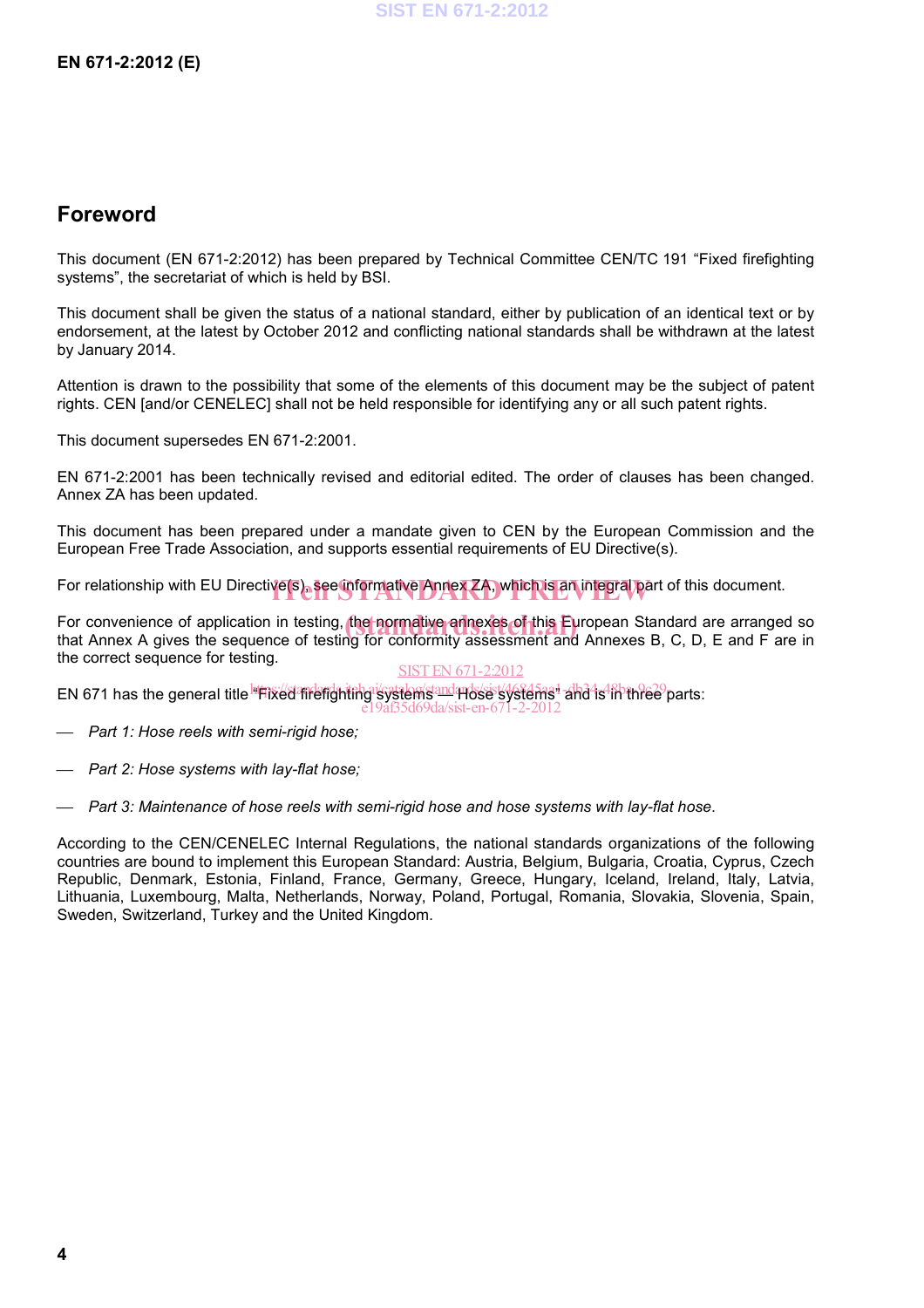### **Introduction**

Fire hose systems in proper condition provide a very effective firefighting facility with a continuous supply of water available immediately.

The requirements of this European Standard have been specified to ensure that hose system can be operated efficiently by one person and that such systems have a long service life.

### **1 Scope**

This European Standard specifies requirements and methods of test for the construction and performance of fire hose reel systems with lay-flat hose for installation in buildings, permanently connected to a water supply, for use by the occupants.

Furthermore, it provides also for requirements on evaluation of conformity and marking of these products.

Its requirements may apply in general for other applications, for example in marine applications or in aggressive environments, but additional requirements may be necessary in such cases.

# iTeh STANDARD PREVIEW

# **2 Normative references**  (standards.iteh.ai)

The following documents, in whole or in part, are normatively referenced in this document and are indispensable for its application. For dated references 2 only the edition cited applies. For undated references, the latest edition of the referenced document (including any amendments) applies.

e19af35d69da/sist-en-671-2-2012

EN 671-3, *Fixed firefighting systems — Hose systems — Part 3: Maintenance of hose reels with semi-rigid hose and hose systems with lay-flat hose* 

EN 14540, *Fire-fighting hoses — Non-percolating layflat hoses for fixed systems* 

EN ISO 4892-2:2006, *Plastics — Methods of exposure to laboratory light sources — Part 2: Xenon-arc amps (ISO 4892-2:2006)* 

ISO 7*-*1, *Pipe threads where pressure-tight joints are made on the threads — Part 1: Dimensions, tolerances and designation*

EN ISO 9227:2006, *Corrosion tests in artificial atmospheres — Salt spray tests (ISO 9227:2006)*

ISO 5208, *Industrial valves — Pressure testing of metallic valves*

ISO 7010, *Graphical symbols — Safety colours and safety signs — Registered safety signs*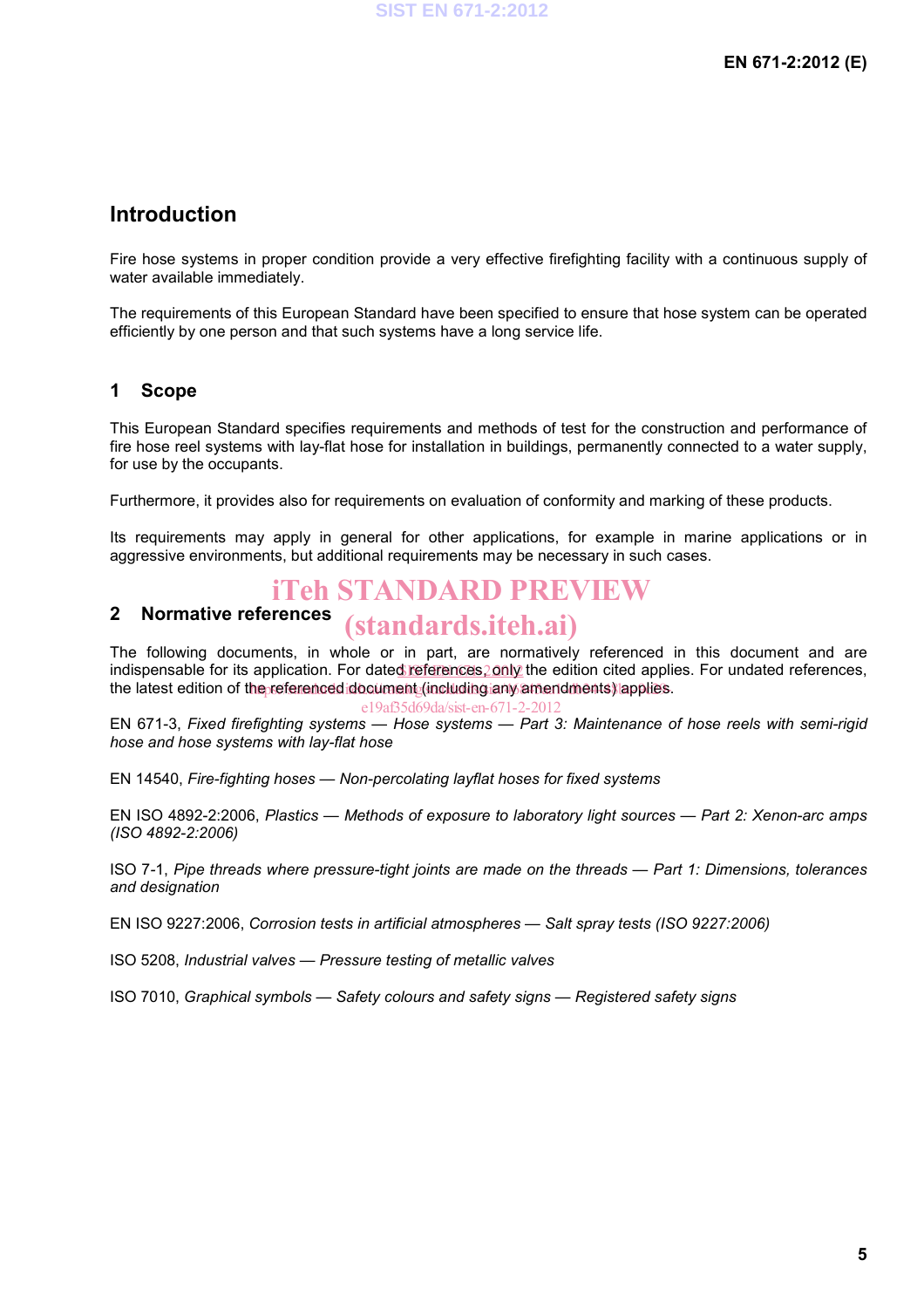#### **3 Terms and definitions**

For the purposes of this document, the following terms and definitions apply.

#### **3.1**

#### **cabinet**

box to protect the hose system against environmental or physical damage

#### **3.2**

#### **coupling**

device used to connect the hose to the valve and to the shut-off nozzle

#### **3.3**

#### **fire hose system; hose system**

firefighting appliance consisting essentially of a cabinet or cover, hose support, manual stop valve, lay-flat hose with couplings, shut-off nozzle

#### **3.4**

#### **hose support**

device used to hold the hose and shall be one of the following types:

- Type 1: rotating reel;

- Type 2: cradle with the hose double coiled; **ANDARD PREVIEW** 

 $-$  Type 3: hose basket with the hose flaked  $(andards.iteh.ai)$ 

#### **3.5**

**lay-flat hose** 

#### SIST EN 671-2:2012

hose which is flat-sectioned except when it is internally pressurized 845aa1-db34-48ba-9c29e19af35d69da/sist-en-671-2-2012

#### **3.6**

#### **maximum working pressure**

maximum allowable pressure for which the hose system is designed

Note 1 to entry: All pressures are gauge pressures and are expressed in Mega Pascal (1 MPa = 10 bar).

[SOURCE: EN 671-1:2012]

#### **3.7**

#### **shut-off nozzle**

component, at the end of the hose, used to direct and control the discharge of water

[SOURCE: EN 671-1:2012]

#### **4 Requirements**

#### **4.1 General**

Conformity with the requirements given in this Clause 4 shall be verified by testing in accordance with Clause 5.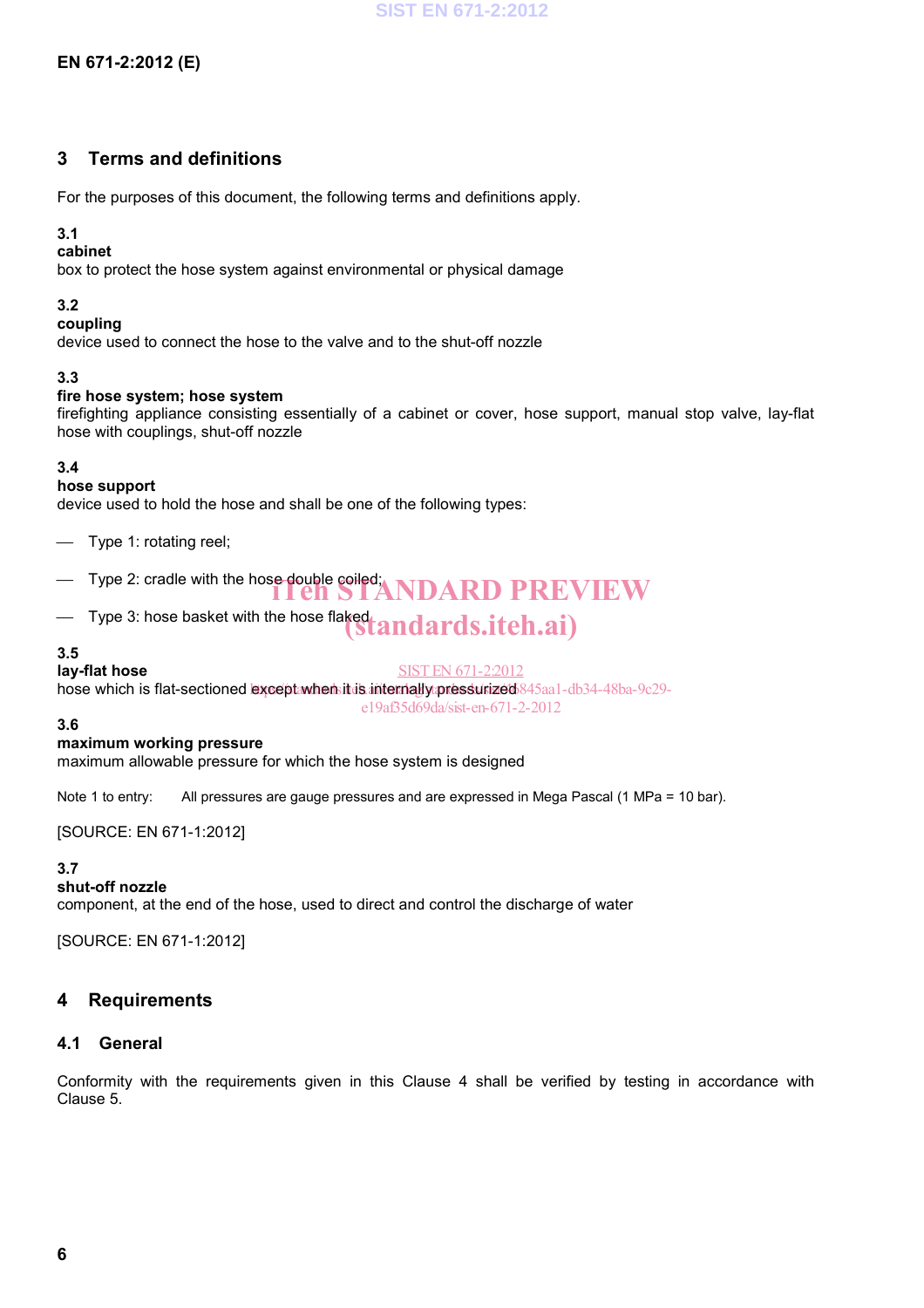#### **4.2 Distribution of extinguishing media**

#### **4.2.1 Hose bore**

The inside diameter of the hose shall be maximum 52 mm.

#### **4.2.2 Minimum flow rate**

The flow rates in jet and spray settings shall be according to Table 1.

| Nozzle- or<br>equivalent<br>diameter                                                                                            | Minimum flow rate Q | K-coefficient <sup>a</sup>                      |               |    |  |  |  |  |
|---------------------------------------------------------------------------------------------------------------------------------|---------------------|-------------------------------------------------|---------------|----|--|--|--|--|
| mm                                                                                                                              | $P = 0.2$ MPa       | $P = 0.4$ MPa                                   | $P = 0.6$ MPa |    |  |  |  |  |
| 9                                                                                                                               | 65                  | 92                                              | 113           | 46 |  |  |  |  |
| 10                                                                                                                              | 78                  | 110                                             | 135           | 55 |  |  |  |  |
| 11                                                                                                                              | 96                  | 136                                             | 167           | 68 |  |  |  |  |
| 12                                                                                                                              |                     | <b>iTeh<sup>02</sup>STANDAR11 PREVIET</b>       | $\sqrt[4]{6}$ | 72 |  |  |  |  |
| 13                                                                                                                              |                     | <sup>120</sup> (standards <sup>7</sup> /teh.ai) | 208           | 85 |  |  |  |  |
| Flow rate Q at a pressure P is related to the equation $\mathcal{Q} = K \sqrt{19B_0}$ where Q is in I/min and P is in MPa.<br>а |                     |                                                 |               |    |  |  |  |  |

**Table 1 — Minimum flow rates and minimum** *K***-coefficient according to pressure** 

https://standards.iteh.ai/catalog/standards/sist/46845aa1-db34-48ba-9c29 e19af35d69da/sist-en-671-2-2012

#### **4.2.3 Effective throw range**

The effective throw ranges of the discharges at a pressure of 0,2 MPa shall not be less than as follows (as appropriate):

- a) jet discharge: 10 m;
- b) sheet spray discharge: 6 m;
- c) conical spray discharge: 3 m.

#### **4.2.4 Spray discharge**

Nozzles with a spray setting shall give a spray angle as follows:

- a) sheet spray:  $90^\circ \pm 5^\circ$ ;
- b) conical spray: not less than 45°.

#### **4.3 Operational reliability**

#### **4.3.1 Hose — General**

The hose shall be lay-flat and according to EN 14540.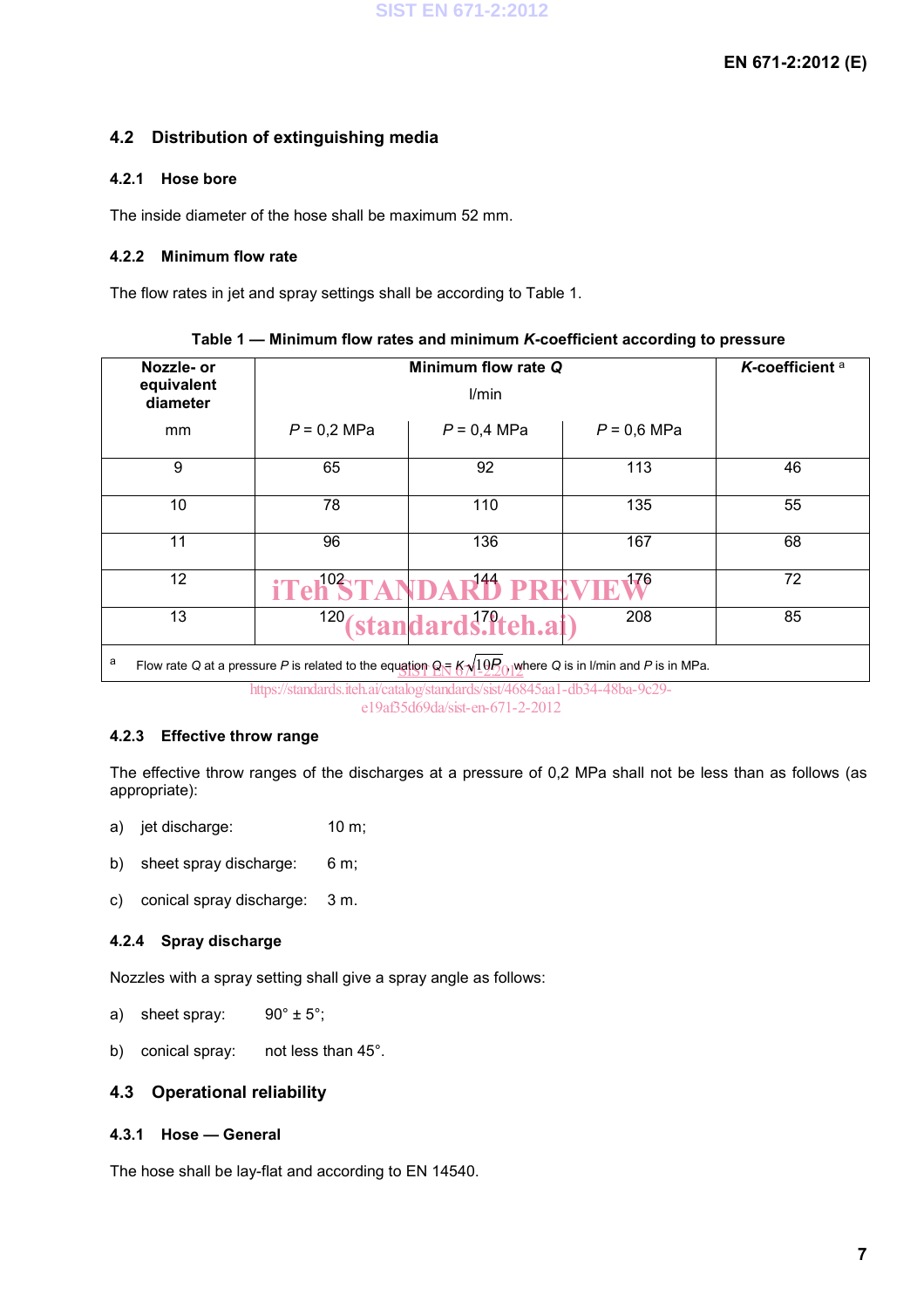#### **EN 671-2:2012 (E)**

#### **4.3.2 Shut-off nozzle**

#### **4.3.2.1 General**

The hose shall terminate in a shut-off nozzle, which shall give the following control settings:

- a) shut;
- b) spray;
- c) jet.

It is recommended that the sequence should be as above with the spray setting between the shut setting and the jet setting.

Any spray discharge shall be in the form of either a sheet spray or a conical spray.

Trigger operated shut-off nozzles shall be self closing.

#### **4.3.2.2 Marking of control condition — Rotary operated nozzles**

Rotary operated nozzles shall be marked to show the direction of closing and opening.

#### **4.3.2.3 Marking of control conditions — Lever and trigger operated nozzles**

Lever and trigger operated nozzles shall be marked to show the settings for:

- a) shut;
- 
- b) spray;

SIST EN 671-2:2012 https://standards.iteh.ai/catalog/standards/sist/46845aa1-db34-48ba-9c29 e19af35d69da/sist-en-671-2-2012

(standards.iteh.ai)

c) jet.

#### **4.3.3 Shut-off nozzle — Resistance to impact**

The nozzle shall not break or show any visible leakage.

#### **4.3.4 Shut-off nozzle — Operating torque**

The torque necessary to operate the nozzle to each control setting (i.e. operating, spray, jet or flow rate control) at maximum working pressure shall not exceed 7 Nm.

#### **4.3.5 Inlet stop valve**

A manual stop valve shall be fitted to the hose system.

The valve shall be screw down or other slow-opening type.

The inlet shall be threaded according to ISO 7-1.

The inlet and outlet shall form an angle of not less than 90° and not more than 135°.

The valve shall be closed by turning the handle in a clockwise direction and the direction of opening shall be marked.

When tested in accordance with ISO 5208 for a maximum working pressure of 1,2 MPa the valve shall conform to the appropriate requirements.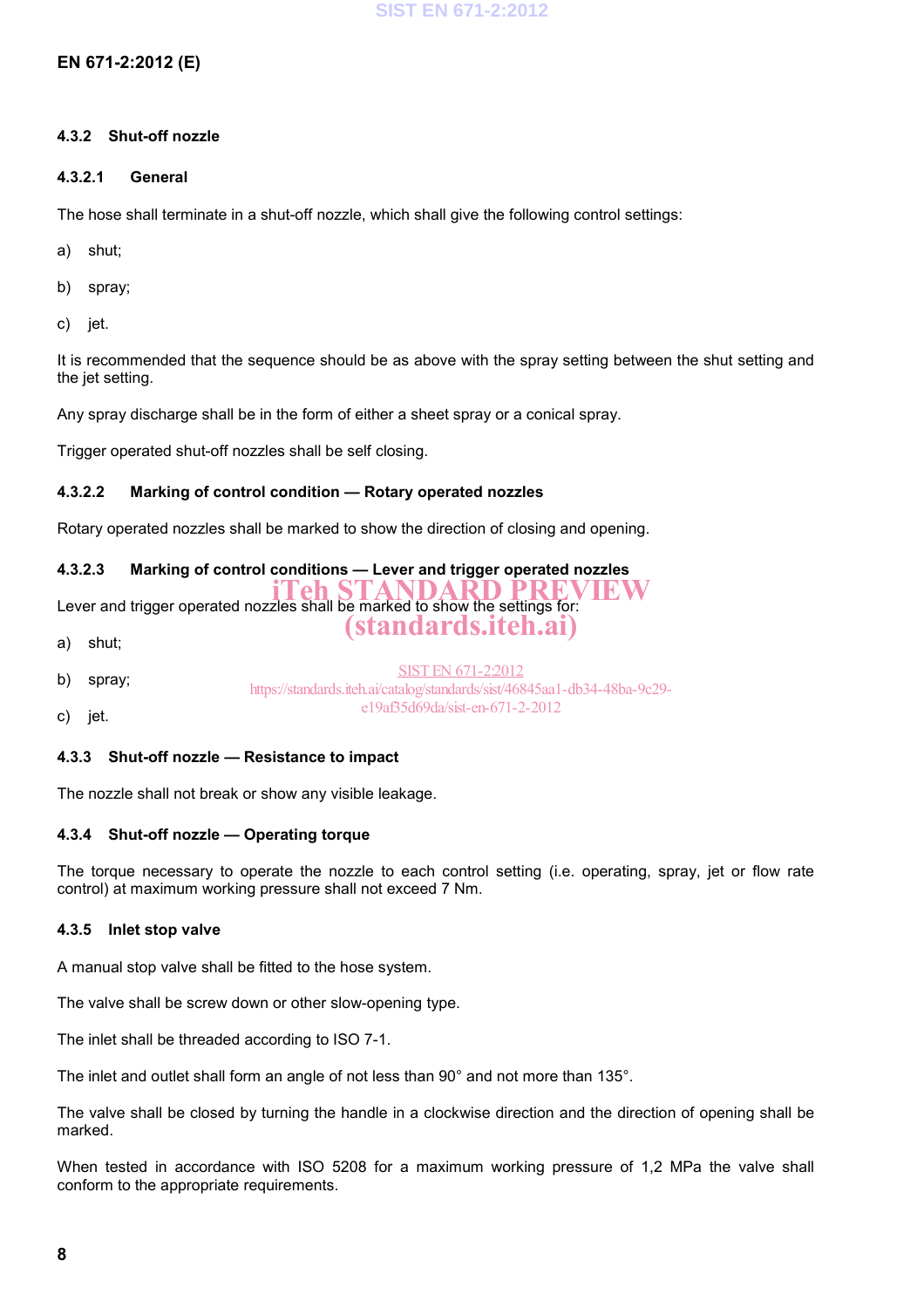#### **4.3.6 Hydraulic properties — Resistance to internal pressure**

Hose assemblies shall be designed for the following pressures:

- a) maximum working pressure: 1,2 MPa;
- b) test pressure: 2,4 MPa;
- c) minimum burst pressure: 4,2 MPa.

When tested in accordance with ISO 5208 for a maximum working pressure of 1,2 MPa the valve shall conform to the appropriate requirements.

#### **4.3.7 Hydraulic properties — Security of couplings**

Hose assemblies shall not leak when tested to the test pressure in accordance with Annex F.

#### **4.4 Ability to pull out the hose**

#### **4.4.1 Type 1 Reel**

The reel shall rotate around a spindle so that the hose can be withdrawn freely. The inside drum shall have a minimum diameter of not less than 70 mm and shall have a slit not less than 20 mm wide across the full diameter of the drum into which the folded hose is located.

# iTeh STANDARD PREVIEW

#### **4.4.2 Type 1 and 3 Supports swinging**  (standards.iteh.ai)

Types 1 and 3 hose supports, if fixed to the cabinet, shall allow a swing to a position at a minimum of 90° to the plane of the back of the cabinet. The turning axis shall be vertical.

NOTE There are no specific requirements for Jype 2.<br>
1942-071-2-2012 https://standards.iteh.ai/catalog/standards/sist/46845aa1-db34-48ba-9c29-

#### **4.4.3 Hose — Maximum length**

For handling reasons the length of the hose should not exceed 20 m.

#### **4.5 Colour**

The colour of the support shall be red.

#### **4.6 Cabinet**

#### **4.6.1 General**

Cabinet for a hose system shall be fitted with a door. Cabinet doors shall open to minimum 170 $^{\circ}$  to allow the hose to be run out freely in any direction. Cabinet shall be free of sharp edges, which might damage the equipment or cause injury.

Lockable cabinet shall be provided with an emergency opening device, which may be protected only by transparent frangible material. To provide access for inspection and maintenance, the cabinet shall be unlock able with a key.

If the emergency opening device is protected by a frangible glass front this shall be of the type which when broken does not leave jagged or sharp edges, which might cause injury when the emergency opening is operated.